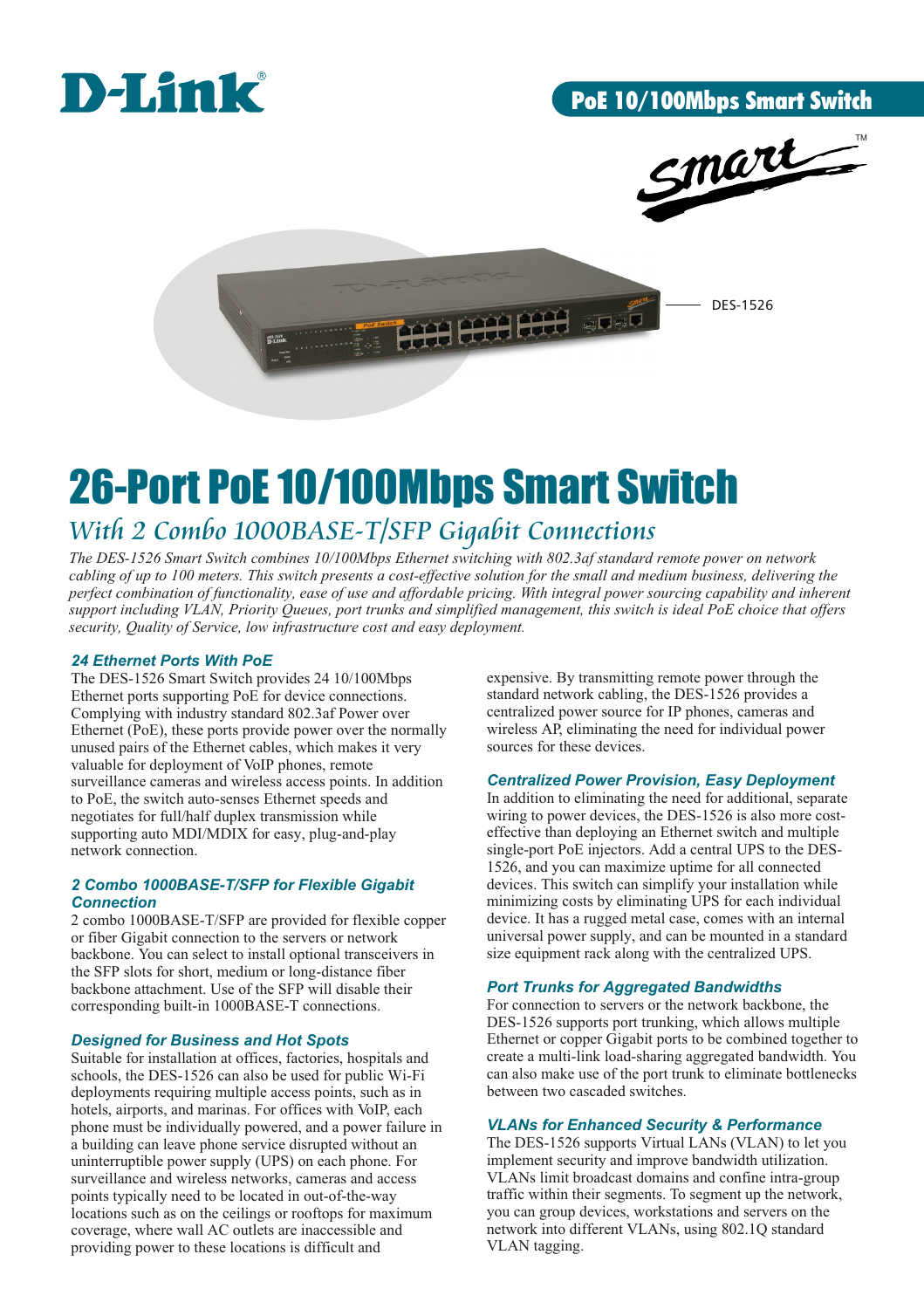# *Quality of Service Support*

The DES-1526 provides Layer 2 802.1p control for prioritized network packet transmission. Classification of network data priorities can be based on Priority Queues. This QoS support allows you to run bandwidth-intensive and delay-sensitive applications, and is of particular importance to IP phone and Internet server cameras attached to your network.

### *Port Mirroring*

The DES-1526 supports port mirroring to assist network traffic monitoring. Your network administrator can use this function as a diagnostic tool or debugging feature, especially when fending off an attack. It enables you to keep close track of switch performance and alter it, if necessary. Port mirroring can be managed locally or remotely. Your administrator places a protocol analyzer on the port receiving the mirrored data to monitor each segment separately. The analyzer captures and evaluates the data without affecting the client on the original port.

# *Product Features*

- *24 10/100BASE-TX Ethernet ports with PoE*
- $\mathbf{r}$ *2 combo 1000BASE-T/SFP for flexible copper/fiber Gigabit connection*
- *Complies to 802.3af Power over Ethernet standard*
- *Supplies up to 15.4 watts per PoE port*
- *Auto-detection of network devices needing PoE*
- $\mathbf{r}$ *Active circuit protection with auto-disable of PoE in case of over current*
- *PoE ports operate with all 802.3af compliant and noncompliant devices (DWL-P50 required for non-compliant devices)*

# *DES-1526*

# *Technical Specifications*

#### *General*

- **Port Standards & Functions**
- IEEE 802.3af Power over Ethernet (PoE)
- IEEE 802.3 10BASE-T Ethernet (twisted-pair copper)
- IEEE 802.3u 100BASE-TX Fast Ethernet (twisted-pair copper)
- ANSI/IEEE 802.3 NWay auto-negotiation
- IEEE 802.3x Flow Control
- Port mirroring

### **Number of Ports**

- 24 10/100BASE-TX ports with PoE
- 2 combo 10/100/1000BASE-T/SFP \*

*\* Use of the SFP will disable their corresponding 10/100/1000BASE-T connections*.

# **Protocol**

CSMA/CD

# **Data Transfer Rates**

- Ethernet: 10Mbps (half duplex) 20Mbps (full duplex)
- Fast Ethernet:
- 100Mbps (half duplex) 200Mbps (full duplex)
- Gigabit Ethernet: 2000Mbps (full duplex)

### *Easy Management*

The DES-1526 is designed as an affordable solution for business to implement security, QoS and power sourcing without having to go through complex SNMP network management. All functions can be configured for the switch from any network station via an Internet browser, dispensing you of the need to set up consoles and connect console cables.

- *Auto MDI/MDIX cross over for all twisted-pair ports*
- *802.3x Flow Control for protection against data loss*
- *Port mirroring for traffic monitoring*
- *Port trunk for server/network backbone attachment*
- $\mathbf{r}$ *802.1Q VLAN to enhance security/network performance*
- H. *802.1p Priority Queues, port-based QoS*
- *Easy configuration through web-based management*  $\blacksquare$
- *SNMP management support*

### **Network Cables**

- UTP Cat. 5, Cat. 5e (100 m max.)
- EIA/TIA-568 100-ohm STP (100 m max.)

#### **Media Interface Exchange**

Auto MDI/MDIX adjustment for all ports

#### **LED Indicators**

- Power (per device)
- CPU (per device)
- Link/Act, Speed (per port)
- 100Mbps (per port)
- PoE (per PoE port)

### *PoE*

**PoE Ports** Port 1 to Port 24

#### **Power Supplied**

- Up to 15.4 watts per port - Up to 170 watts per device

#### **Auto-Detection**

Automatic recognition of connected Powered Device (PD) and sending power to PD